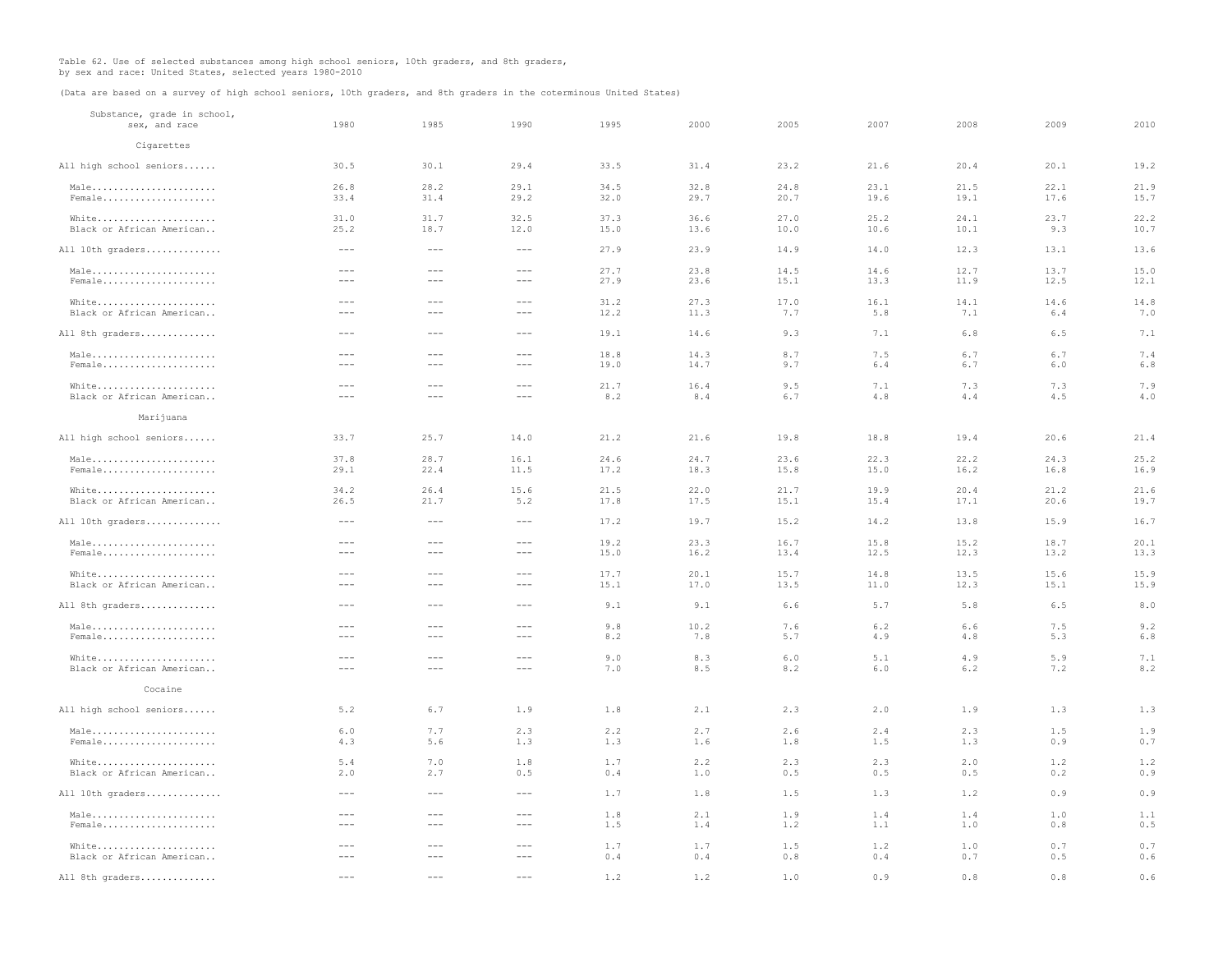| Male                      | ---                                                                                                                                                                                                                                                                                                                                                                                          | $- - -$                                                                                                                                                                                                                                                                                                                                                                                      | $\cdots$                                                                                                                                                                                                                                                                                                                                                                                     | 1.1                                                                                                                                                                                                                                                                                                                                                                                          | 1.3   | 0.9  | 0.7  | 0.9   | 0.8  | 0.6  |
|---------------------------|----------------------------------------------------------------------------------------------------------------------------------------------------------------------------------------------------------------------------------------------------------------------------------------------------------------------------------------------------------------------------------------------|----------------------------------------------------------------------------------------------------------------------------------------------------------------------------------------------------------------------------------------------------------------------------------------------------------------------------------------------------------------------------------------------|----------------------------------------------------------------------------------------------------------------------------------------------------------------------------------------------------------------------------------------------------------------------------------------------------------------------------------------------------------------------------------------------|----------------------------------------------------------------------------------------------------------------------------------------------------------------------------------------------------------------------------------------------------------------------------------------------------------------------------------------------------------------------------------------------|-------|------|------|-------|------|------|
| Female                    | $\frac{1}{2} \frac{1}{2} \frac{1}{2} \frac{1}{2} \frac{1}{2} \frac{1}{2} \frac{1}{2} \frac{1}{2} \frac{1}{2} \frac{1}{2} \frac{1}{2} \frac{1}{2} \frac{1}{2} \frac{1}{2} \frac{1}{2} \frac{1}{2} \frac{1}{2} \frac{1}{2} \frac{1}{2} \frac{1}{2} \frac{1}{2} \frac{1}{2} \frac{1}{2} \frac{1}{2} \frac{1}{2} \frac{1}{2} \frac{1}{2} \frac{1}{2} \frac{1}{2} \frac{1}{2} \frac{1}{2} \frac{$ | $\frac{1}{2}$                                                                                                                                                                                                                                                                                                                                                                                | $\frac{1}{2}$                                                                                                                                                                                                                                                                                                                                                                                | 1.2                                                                                                                                                                                                                                                                                                                                                                                          | 1.1   | 1.0  | 1.0  | 0.7   | 0.7  | 0.6  |
| White                     | $\frac{1}{2}$                                                                                                                                                                                                                                                                                                                                                                                | $\cdots$ $\cdots$                                                                                                                                                                                                                                                                                                                                                                            |                                                                                                                                                                                                                                                                                                                                                                                              | 1.0                                                                                                                                                                                                                                                                                                                                                                                          | 1.1   | 0.9  | 0.6  | 0.6   | 0.6  | 0.5  |
| Black or African American | $\cdots$                                                                                                                                                                                                                                                                                                                                                                                     | $\frac{1}{2} \frac{1}{2} \frac{1}{2} \frac{1}{2} \frac{1}{2} \frac{1}{2} \frac{1}{2} \frac{1}{2} \frac{1}{2} \frac{1}{2} \frac{1}{2} \frac{1}{2} \frac{1}{2} \frac{1}{2} \frac{1}{2} \frac{1}{2} \frac{1}{2} \frac{1}{2} \frac{1}{2} \frac{1}{2} \frac{1}{2} \frac{1}{2} \frac{1}{2} \frac{1}{2} \frac{1}{2} \frac{1}{2} \frac{1}{2} \frac{1}{2} \frac{1}{2} \frac{1}{2} \frac{1}{2} \frac{$ | $\cdots$                                                                                                                                                                                                                                                                                                                                                                                     | 0.4                                                                                                                                                                                                                                                                                                                                                                                          | 0.5   | 0.3  | 0.6  | 0.4   | 0.7  | 0.3  |
| Inhalants                 |                                                                                                                                                                                                                                                                                                                                                                                              |                                                                                                                                                                                                                                                                                                                                                                                              |                                                                                                                                                                                                                                                                                                                                                                                              |                                                                                                                                                                                                                                                                                                                                                                                              |       |      |      |       |      |      |
| All high school seniors   | 1.4                                                                                                                                                                                                                                                                                                                                                                                          | 2.2                                                                                                                                                                                                                                                                                                                                                                                          | 2.7                                                                                                                                                                                                                                                                                                                                                                                          | 3.2                                                                                                                                                                                                                                                                                                                                                                                          | 2.2   | 2.0  | 1.2  | 1.4   | 1.2  | 1.4  |
| Male                      | 1.8                                                                                                                                                                                                                                                                                                                                                                                          | 2.8                                                                                                                                                                                                                                                                                                                                                                                          | 3.5                                                                                                                                                                                                                                                                                                                                                                                          | 3.9                                                                                                                                                                                                                                                                                                                                                                                          | 2.9   | 2.4  | 1.5  | 1.6   | 1.2  | 2.1  |
| Female                    | 1.0                                                                                                                                                                                                                                                                                                                                                                                          | 1.7                                                                                                                                                                                                                                                                                                                                                                                          | 2.0                                                                                                                                                                                                                                                                                                                                                                                          | 2.5                                                                                                                                                                                                                                                                                                                                                                                          | 1.7   | 1.6  | 0.9  | 1.2   | 1.0  | 0.7  |
| White                     | 1.4                                                                                                                                                                                                                                                                                                                                                                                          | 2.4                                                                                                                                                                                                                                                                                                                                                                                          | 3.0                                                                                                                                                                                                                                                                                                                                                                                          | 3.7                                                                                                                                                                                                                                                                                                                                                                                          | 2.1   | 2.1  | 1.2  | 1.5   | 1.1  | 1.1  |
| Black or African American | 1.0                                                                                                                                                                                                                                                                                                                                                                                          | 0.8                                                                                                                                                                                                                                                                                                                                                                                          | 1.5                                                                                                                                                                                                                                                                                                                                                                                          | 1.1                                                                                                                                                                                                                                                                                                                                                                                          | 2.1   | 1.4  | 0.9  | 1.0   | 1.1  | 1.5  |
| All 10th graders          | $\cdots$                                                                                                                                                                                                                                                                                                                                                                                     | $\cdots$ $\cdots$                                                                                                                                                                                                                                                                                                                                                                            | $\cdots$ $\cdots$                                                                                                                                                                                                                                                                                                                                                                            | 3.5                                                                                                                                                                                                                                                                                                                                                                                          | 2.6   | 2.2  | 2.5  | 2.1   | 2.2  | 2.0  |
| Male                      | $\cdots$                                                                                                                                                                                                                                                                                                                                                                                     | $\cdots$ $\cdots$                                                                                                                                                                                                                                                                                                                                                                            |                                                                                                                                                                                                                                                                                                                                                                                              | 3.8                                                                                                                                                                                                                                                                                                                                                                                          | 3.0   | 1.9  | 2.7  | 1.9   | 1.8  | 1.6  |
| Female                    | $\frac{1}{2} \frac{1}{2} \frac{1}{2} \frac{1}{2} \frac{1}{2} \frac{1}{2} \frac{1}{2} \frac{1}{2} \frac{1}{2} \frac{1}{2} \frac{1}{2} \frac{1}{2} \frac{1}{2} \frac{1}{2} \frac{1}{2} \frac{1}{2} \frac{1}{2} \frac{1}{2} \frac{1}{2} \frac{1}{2} \frac{1}{2} \frac{1}{2} \frac{1}{2} \frac{1}{2} \frac{1}{2} \frac{1}{2} \frac{1}{2} \frac{1}{2} \frac{1}{2} \frac{1}{2} \frac{1}{2} \frac{$ | $\frac{1}{2} \frac{1}{2} \frac{1}{2} \frac{1}{2} \frac{1}{2} \frac{1}{2} \frac{1}{2} \frac{1}{2} \frac{1}{2} \frac{1}{2} \frac{1}{2} \frac{1}{2} \frac{1}{2} \frac{1}{2} \frac{1}{2} \frac{1}{2} \frac{1}{2} \frac{1}{2} \frac{1}{2} \frac{1}{2} \frac{1}{2} \frac{1}{2} \frac{1}{2} \frac{1}{2} \frac{1}{2} \frac{1}{2} \frac{1}{2} \frac{1}{2} \frac{1}{2} \frac{1}{2} \frac{1}{2} \frac{$ | $\frac{1}{2} \frac{1}{2} \frac{1}{2} \frac{1}{2} \frac{1}{2} \frac{1}{2} \frac{1}{2} \frac{1}{2} \frac{1}{2} \frac{1}{2} \frac{1}{2} \frac{1}{2} \frac{1}{2} \frac{1}{2} \frac{1}{2} \frac{1}{2} \frac{1}{2} \frac{1}{2} \frac{1}{2} \frac{1}{2} \frac{1}{2} \frac{1}{2} \frac{1}{2} \frac{1}{2} \frac{1}{2} \frac{1}{2} \frac{1}{2} \frac{1}{2} \frac{1}{2} \frac{1}{2} \frac{1}{2} \frac{$ | 3.2                                                                                                                                                                                                                                                                                                                                                                                          | 2.2   | 2.5  | 2.4  | 2.3   | 2.6  | 2.4  |
| White                     | $- - -$                                                                                                                                                                                                                                                                                                                                                                                      | $\frac{1}{2} \frac{1}{2} \frac{1}{2} \frac{1}{2} \frac{1}{2} \frac{1}{2} \frac{1}{2} \frac{1}{2} \frac{1}{2} \frac{1}{2} \frac{1}{2} \frac{1}{2} \frac{1}{2} \frac{1}{2} \frac{1}{2} \frac{1}{2} \frac{1}{2} \frac{1}{2} \frac{1}{2} \frac{1}{2} \frac{1}{2} \frac{1}{2} \frac{1}{2} \frac{1}{2} \frac{1}{2} \frac{1}{2} \frac{1}{2} \frac{1}{2} \frac{1}{2} \frac{1}{2} \frac{1}{2} \frac{$ | $\frac{1}{2} \frac{1}{2} \frac{1}{2} \frac{1}{2} \frac{1}{2} \frac{1}{2} \frac{1}{2} \frac{1}{2} \frac{1}{2} \frac{1}{2} \frac{1}{2} \frac{1}{2} \frac{1}{2} \frac{1}{2} \frac{1}{2} \frac{1}{2} \frac{1}{2} \frac{1}{2} \frac{1}{2} \frac{1}{2} \frac{1}{2} \frac{1}{2} \frac{1}{2} \frac{1}{2} \frac{1}{2} \frac{1}{2} \frac{1}{2} \frac{1}{2} \frac{1}{2} \frac{1}{2} \frac{1}{2} \frac{$ | 3.9                                                                                                                                                                                                                                                                                                                                                                                          | 2.8   | 2.2  | 2.6  | 1.6   | 1.9  | 1.7  |
| Black or African American | $\cdots$                                                                                                                                                                                                                                                                                                                                                                                     | $\frac{1}{2} \frac{1}{2} \frac{1}{2} \frac{1}{2} \frac{1}{2} \frac{1}{2} \frac{1}{2} \frac{1}{2} \frac{1}{2} \frac{1}{2} \frac{1}{2} \frac{1}{2} \frac{1}{2} \frac{1}{2} \frac{1}{2} \frac{1}{2} \frac{1}{2} \frac{1}{2} \frac{1}{2} \frac{1}{2} \frac{1}{2} \frac{1}{2} \frac{1}{2} \frac{1}{2} \frac{1}{2} \frac{1}{2} \frac{1}{2} \frac{1}{2} \frac{1}{2} \frac{1}{2} \frac{1}{2} \frac{$ | $\cdots$                                                                                                                                                                                                                                                                                                                                                                                     | 1.2                                                                                                                                                                                                                                                                                                                                                                                          | 1.5   | 1.4  | 1.5  | 1.9   | 1.3  | 1.8  |
| All 8th graders           | $\cdots$                                                                                                                                                                                                                                                                                                                                                                                     | ---                                                                                                                                                                                                                                                                                                                                                                                          | $\cdots$                                                                                                                                                                                                                                                                                                                                                                                     | 6.1                                                                                                                                                                                                                                                                                                                                                                                          | 4.5   | 4.2  | 3.9  | 4.1   | 3.8  | 3.6  |
| Male                      | $\qquad \qquad - -$                                                                                                                                                                                                                                                                                                                                                                          | $\cdots$ $\cdots$                                                                                                                                                                                                                                                                                                                                                                            | $\cdots$                                                                                                                                                                                                                                                                                                                                                                                     | 5.6                                                                                                                                                                                                                                                                                                                                                                                          | 4.1   | 3.1  | 3.4  | 2.9   | 3.3  | 2.8  |
| Female                    | $- - - -$                                                                                                                                                                                                                                                                                                                                                                                    | $\frac{1}{2} \frac{1}{2} \frac{1}{2} \frac{1}{2} \frac{1}{2} \frac{1}{2} \frac{1}{2} \frac{1}{2} \frac{1}{2} \frac{1}{2} \frac{1}{2} \frac{1}{2} \frac{1}{2} \frac{1}{2} \frac{1}{2} \frac{1}{2} \frac{1}{2} \frac{1}{2} \frac{1}{2} \frac{1}{2} \frac{1}{2} \frac{1}{2} \frac{1}{2} \frac{1}{2} \frac{1}{2} \frac{1}{2} \frac{1}{2} \frac{1}{2} \frac{1}{2} \frac{1}{2} \frac{1}{2} \frac{$ | $\frac{1}{2} \frac{1}{2} \frac{1}{2} \frac{1}{2} \frac{1}{2} \frac{1}{2} \frac{1}{2} \frac{1}{2} \frac{1}{2} \frac{1}{2} \frac{1}{2} \frac{1}{2} \frac{1}{2} \frac{1}{2} \frac{1}{2} \frac{1}{2} \frac{1}{2} \frac{1}{2} \frac{1}{2} \frac{1}{2} \frac{1}{2} \frac{1}{2} \frac{1}{2} \frac{1}{2} \frac{1}{2} \frac{1}{2} \frac{1}{2} \frac{1}{2} \frac{1}{2} \frac{1}{2} \frac{1}{2} \frac{$ | 6.6                                                                                                                                                                                                                                                                                                                                                                                          | $4.8$ | 5.3  | 4.3  | 5.3   | 4.3  | 4.4  |
| White                     | $\frac{1}{2} \frac{1}{2} \frac{1}{2} \frac{1}{2} \frac{1}{2} \frac{1}{2} \frac{1}{2} \frac{1}{2} \frac{1}{2} \frac{1}{2} \frac{1}{2} \frac{1}{2} \frac{1}{2} \frac{1}{2} \frac{1}{2} \frac{1}{2} \frac{1}{2} \frac{1}{2} \frac{1}{2} \frac{1}{2} \frac{1}{2} \frac{1}{2} \frac{1}{2} \frac{1}{2} \frac{1}{2} \frac{1}{2} \frac{1}{2} \frac{1}{2} \frac{1}{2} \frac{1}{2} \frac{1}{2} \frac{$ | $\cdots$ $\cdots$                                                                                                                                                                                                                                                                                                                                                                            | $\cdots$ $\cdots$                                                                                                                                                                                                                                                                                                                                                                            | 7.0                                                                                                                                                                                                                                                                                                                                                                                          | 4.8   | 4.0  | 3.6  | 3.8   | 3.7  | 3.2  |
| Black or African American | $\cdots$                                                                                                                                                                                                                                                                                                                                                                                     | $---$                                                                                                                                                                                                                                                                                                                                                                                        | $- - -$                                                                                                                                                                                                                                                                                                                                                                                      | 2.3                                                                                                                                                                                                                                                                                                                                                                                          | 2.3   | 2.9  | 2.8  | 2.8   | 3.4  | 2.2  |
| MDMA (Ecstasy)            |                                                                                                                                                                                                                                                                                                                                                                                              |                                                                                                                                                                                                                                                                                                                                                                                              |                                                                                                                                                                                                                                                                                                                                                                                              |                                                                                                                                                                                                                                                                                                                                                                                              |       |      |      |       |      |      |
| All high school seniors   | $\cdots$                                                                                                                                                                                                                                                                                                                                                                                     | $--\,$                                                                                                                                                                                                                                                                                                                                                                                       | $\cdots$                                                                                                                                                                                                                                                                                                                                                                                     | $---$                                                                                                                                                                                                                                                                                                                                                                                        | 3.6   | 1.0  | 1.6  | 1.8   | 1.8  | 1.4  |
| Male                      | $\frac{1}{2} \frac{1}{2} \frac{1}{2} \frac{1}{2} \frac{1}{2} \frac{1}{2} \frac{1}{2} \frac{1}{2} \frac{1}{2} \frac{1}{2} \frac{1}{2} \frac{1}{2} \frac{1}{2} \frac{1}{2} \frac{1}{2} \frac{1}{2} \frac{1}{2} \frac{1}{2} \frac{1}{2} \frac{1}{2} \frac{1}{2} \frac{1}{2} \frac{1}{2} \frac{1}{2} \frac{1}{2} \frac{1}{2} \frac{1}{2} \frac{1}{2} \frac{1}{2} \frac{1}{2} \frac{1}{2} \frac{$ | $\frac{1}{2} \frac{1}{2} \frac{1}{2} \frac{1}{2} \frac{1}{2} \frac{1}{2} \frac{1}{2} \frac{1}{2} \frac{1}{2} \frac{1}{2} \frac{1}{2} \frac{1}{2} \frac{1}{2} \frac{1}{2} \frac{1}{2} \frac{1}{2} \frac{1}{2} \frac{1}{2} \frac{1}{2} \frac{1}{2} \frac{1}{2} \frac{1}{2} \frac{1}{2} \frac{1}{2} \frac{1}{2} \frac{1}{2} \frac{1}{2} \frac{1}{2} \frac{1}{2} \frac{1}{2} \frac{1}{2} \frac{$ | $\sim$ $\sim$ $\sim$                                                                                                                                                                                                                                                                                                                                                                         | $\cdots$                                                                                                                                                                                                                                                                                                                                                                                     | 4.1   | 1.0  | 1.5  | 2.3   | 2.4  | 1.5  |
| Female                    | $\cdots$                                                                                                                                                                                                                                                                                                                                                                                     | $\frac{1}{2} \frac{1}{2} \frac{1}{2} \frac{1}{2} \frac{1}{2} \frac{1}{2} \frac{1}{2} \frac{1}{2} \frac{1}{2} \frac{1}{2} \frac{1}{2} \frac{1}{2} \frac{1}{2} \frac{1}{2} \frac{1}{2} \frac{1}{2} \frac{1}{2} \frac{1}{2} \frac{1}{2} \frac{1}{2} \frac{1}{2} \frac{1}{2} \frac{1}{2} \frac{1}{2} \frac{1}{2} \frac{1}{2} \frac{1}{2} \frac{1}{2} \frac{1}{2} \frac{1}{2} \frac{1}{2} \frac{$ | $- - -$                                                                                                                                                                                                                                                                                                                                                                                      | $\cdots$                                                                                                                                                                                                                                                                                                                                                                                     | 3.1   | 1.0  | 1.6  | 1.2   | 1.2  | 1.2  |
| White                     | $\frac{1}{2} \frac{1}{2} \frac{1}{2} \frac{1}{2} \frac{1}{2} \frac{1}{2} \frac{1}{2} \frac{1}{2} \frac{1}{2} \frac{1}{2} \frac{1}{2} \frac{1}{2} \frac{1}{2} \frac{1}{2} \frac{1}{2} \frac{1}{2} \frac{1}{2} \frac{1}{2} \frac{1}{2} \frac{1}{2} \frac{1}{2} \frac{1}{2} \frac{1}{2} \frac{1}{2} \frac{1}{2} \frac{1}{2} \frac{1}{2} \frac{1}{2} \frac{1}{2} \frac{1}{2} \frac{1}{2} \frac{$ | $\frac{1}{2} \frac{1}{2} \frac{1}{2} \frac{1}{2} \frac{1}{2} \frac{1}{2} \frac{1}{2} \frac{1}{2} \frac{1}{2} \frac{1}{2} \frac{1}{2} \frac{1}{2} \frac{1}{2} \frac{1}{2} \frac{1}{2} \frac{1}{2} \frac{1}{2} \frac{1}{2} \frac{1}{2} \frac{1}{2} \frac{1}{2} \frac{1}{2} \frac{1}{2} \frac{1}{2} \frac{1}{2} \frac{1}{2} \frac{1}{2} \frac{1}{2} \frac{1}{2} \frac{1}{2} \frac{1}{2} \frac{$ | $\cdots$                                                                                                                                                                                                                                                                                                                                                                                     | $\cdots$                                                                                                                                                                                                                                                                                                                                                                                     | 3.9   | 1.0  | 1.7  | 1.7   | 1.7  | 0.9  |
| Black or African American | $\frac{1}{2} \frac{1}{2} \frac{1}{2} \frac{1}{2} \frac{1}{2} \frac{1}{2} \frac{1}{2} \frac{1}{2} \frac{1}{2} \frac{1}{2} \frac{1}{2} \frac{1}{2} \frac{1}{2} \frac{1}{2} \frac{1}{2} \frac{1}{2} \frac{1}{2} \frac{1}{2} \frac{1}{2} \frac{1}{2} \frac{1}{2} \frac{1}{2} \frac{1}{2} \frac{1}{2} \frac{1}{2} \frac{1}{2} \frac{1}{2} \frac{1}{2} \frac{1}{2} \frac{1}{2} \frac{1}{2} \frac{$ | $\frac{1}{2} \frac{1}{2} \frac{1}{2} \frac{1}{2} \frac{1}{2} \frac{1}{2} \frac{1}{2} \frac{1}{2} \frac{1}{2} \frac{1}{2} \frac{1}{2} \frac{1}{2} \frac{1}{2} \frac{1}{2} \frac{1}{2} \frac{1}{2} \frac{1}{2} \frac{1}{2} \frac{1}{2} \frac{1}{2} \frac{1}{2} \frac{1}{2} \frac{1}{2} \frac{1}{2} \frac{1}{2} \frac{1}{2} \frac{1}{2} \frac{1}{2} \frac{1}{2} \frac{1}{2} \frac{1}{2} \frac{$ | $\frac{1}{2} \frac{1}{2} \frac{1}{2} \frac{1}{2} \frac{1}{2} \frac{1}{2} \frac{1}{2} \frac{1}{2} \frac{1}{2} \frac{1}{2} \frac{1}{2} \frac{1}{2} \frac{1}{2} \frac{1}{2} \frac{1}{2} \frac{1}{2} \frac{1}{2} \frac{1}{2} \frac{1}{2} \frac{1}{2} \frac{1}{2} \frac{1}{2} \frac{1}{2} \frac{1}{2} \frac{1}{2} \frac{1}{2} \frac{1}{2} \frac{1}{2} \frac{1}{2} \frac{1}{2} \frac{1}{2} \frac{$ | $\cdots$                                                                                                                                                                                                                                                                                                                                                                                     | 1.9   | 0.9  | 0.8  | 1.1   | 1.8  | 1.1  |
| All 10th graders          | $- - -$                                                                                                                                                                                                                                                                                                                                                                                      | $\frac{1}{2} \frac{1}{2} \frac{1}{2} \frac{1}{2} \frac{1}{2} \frac{1}{2} \frac{1}{2} \frac{1}{2} \frac{1}{2} \frac{1}{2} \frac{1}{2} \frac{1}{2} \frac{1}{2} \frac{1}{2} \frac{1}{2} \frac{1}{2} \frac{1}{2} \frac{1}{2} \frac{1}{2} \frac{1}{2} \frac{1}{2} \frac{1}{2} \frac{1}{2} \frac{1}{2} \frac{1}{2} \frac{1}{2} \frac{1}{2} \frac{1}{2} \frac{1}{2} \frac{1}{2} \frac{1}{2} \frac{$ | $\frac{1}{2} \frac{1}{2} \frac{1}{2} \frac{1}{2} \frac{1}{2} \frac{1}{2} \frac{1}{2} \frac{1}{2} \frac{1}{2} \frac{1}{2} \frac{1}{2} \frac{1}{2} \frac{1}{2} \frac{1}{2} \frac{1}{2} \frac{1}{2} \frac{1}{2} \frac{1}{2} \frac{1}{2} \frac{1}{2} \frac{1}{2} \frac{1}{2} \frac{1}{2} \frac{1}{2} \frac{1}{2} \frac{1}{2} \frac{1}{2} \frac{1}{2} \frac{1}{2} \frac{1}{2} \frac{1}{2} \frac{$ | $- - -$                                                                                                                                                                                                                                                                                                                                                                                      | 2.6   | 1.0  | 1.2  | 1.1   | 1.3  | 1.9  |
| Male                      | $- - -$                                                                                                                                                                                                                                                                                                                                                                                      | $\frac{1}{2} \frac{1}{2} \frac{1}{2} \frac{1}{2} \frac{1}{2} \frac{1}{2} \frac{1}{2} \frac{1}{2} \frac{1}{2} \frac{1}{2} \frac{1}{2} \frac{1}{2} \frac{1}{2} \frac{1}{2} \frac{1}{2} \frac{1}{2} \frac{1}{2} \frac{1}{2} \frac{1}{2} \frac{1}{2} \frac{1}{2} \frac{1}{2} \frac{1}{2} \frac{1}{2} \frac{1}{2} \frac{1}{2} \frac{1}{2} \frac{1}{2} \frac{1}{2} \frac{1}{2} \frac{1}{2} \frac{$ | $- - -$                                                                                                                                                                                                                                                                                                                                                                                      | $- - -$                                                                                                                                                                                                                                                                                                                                                                                      | 2.5   | 1.0  | 1.3  | 1.6   | 1.6  | 2.3  |
| Female                    | $\cdots$                                                                                                                                                                                                                                                                                                                                                                                     | $\frac{1}{2} \frac{1}{2} \frac{1}{2} \frac{1}{2} \frac{1}{2} \frac{1}{2} \frac{1}{2} \frac{1}{2} \frac{1}{2} \frac{1}{2} \frac{1}{2} \frac{1}{2} \frac{1}{2} \frac{1}{2} \frac{1}{2} \frac{1}{2} \frac{1}{2} \frac{1}{2} \frac{1}{2} \frac{1}{2} \frac{1}{2} \frac{1}{2} \frac{1}{2} \frac{1}{2} \frac{1}{2} \frac{1}{2} \frac{1}{2} \frac{1}{2} \frac{1}{2} \frac{1}{2} \frac{1}{2} \frac{$ | $\cdots$                                                                                                                                                                                                                                                                                                                                                                                     | $\cdots$                                                                                                                                                                                                                                                                                                                                                                                     | 2.5   | 0.9  | 1.1  | 0.7   | 1.0  | 1.5  |
| White                     | $\frac{1}{2} \frac{1}{2} \frac{1}{2} \frac{1}{2} \frac{1}{2} \frac{1}{2} \frac{1}{2} \frac{1}{2} \frac{1}{2} \frac{1}{2} \frac{1}{2} \frac{1}{2} \frac{1}{2} \frac{1}{2} \frac{1}{2} \frac{1}{2} \frac{1}{2} \frac{1}{2} \frac{1}{2} \frac{1}{2} \frac{1}{2} \frac{1}{2} \frac{1}{2} \frac{1}{2} \frac{1}{2} \frac{1}{2} \frac{1}{2} \frac{1}{2} \frac{1}{2} \frac{1}{2} \frac{1}{2} \frac{$ | $---$                                                                                                                                                                                                                                                                                                                                                                                        | $\cdots$                                                                                                                                                                                                                                                                                                                                                                                     | $\cdots$ $\cdots$                                                                                                                                                                                                                                                                                                                                                                            | 2.5   | 1.0  | 1.4  | 1.0   | 1.0  | 1.5  |
| Black or African American | $- - - -$                                                                                                                                                                                                                                                                                                                                                                                    | $\frac{1}{2} \frac{1}{2} \frac{1}{2} \frac{1}{2} \frac{1}{2} \frac{1}{2} \frac{1}{2} \frac{1}{2} \frac{1}{2} \frac{1}{2} \frac{1}{2} \frac{1}{2} \frac{1}{2} \frac{1}{2} \frac{1}{2} \frac{1}{2} \frac{1}{2} \frac{1}{2} \frac{1}{2} \frac{1}{2} \frac{1}{2} \frac{1}{2} \frac{1}{2} \frac{1}{2} \frac{1}{2} \frac{1}{2} \frac{1}{2} \frac{1}{2} \frac{1}{2} \frac{1}{2} \frac{1}{2} \frac{$ | $\sim$ $\sim$ $\sim$                                                                                                                                                                                                                                                                                                                                                                         | $\frac{1}{2} \frac{1}{2} \frac{1}{2} \frac{1}{2} \frac{1}{2} \frac{1}{2} \frac{1}{2} \frac{1}{2} \frac{1}{2} \frac{1}{2} \frac{1}{2} \frac{1}{2} \frac{1}{2} \frac{1}{2} \frac{1}{2} \frac{1}{2} \frac{1}{2} \frac{1}{2} \frac{1}{2} \frac{1}{2} \frac{1}{2} \frac{1}{2} \frac{1}{2} \frac{1}{2} \frac{1}{2} \frac{1}{2} \frac{1}{2} \frac{1}{2} \frac{1}{2} \frac{1}{2} \frac{1}{2} \frac{$ | 1.8   | 0.3  | 0.4  | 0.1   | 0.6  | 1.1  |
| All 8th graders           | $- - -$                                                                                                                                                                                                                                                                                                                                                                                      | $\frac{1}{2} \frac{1}{2} \frac{1}{2} \frac{1}{2} \frac{1}{2} \frac{1}{2} \frac{1}{2} \frac{1}{2} \frac{1}{2} \frac{1}{2} \frac{1}{2} \frac{1}{2} \frac{1}{2} \frac{1}{2} \frac{1}{2} \frac{1}{2} \frac{1}{2} \frac{1}{2} \frac{1}{2} \frac{1}{2} \frac{1}{2} \frac{1}{2} \frac{1}{2} \frac{1}{2} \frac{1}{2} \frac{1}{2} \frac{1}{2} \frac{1}{2} \frac{1}{2} \frac{1}{2} \frac{1}{2} \frac{$ | $- - -$                                                                                                                                                                                                                                                                                                                                                                                      | $\qquad \qquad - -$                                                                                                                                                                                                                                                                                                                                                                          | 1.4   | 0.6  | 0.6  | $0.8$ | 0.6  | 1.1  |
| Male                      | $\frac{1}{2} \frac{1}{2} \frac{1}{2} \frac{1}{2} \frac{1}{2} \frac{1}{2} \frac{1}{2} \frac{1}{2} \frac{1}{2} \frac{1}{2} \frac{1}{2} \frac{1}{2} \frac{1}{2} \frac{1}{2} \frac{1}{2} \frac{1}{2} \frac{1}{2} \frac{1}{2} \frac{1}{2} \frac{1}{2} \frac{1}{2} \frac{1}{2} \frac{1}{2} \frac{1}{2} \frac{1}{2} \frac{1}{2} \frac{1}{2} \frac{1}{2} \frac{1}{2} \frac{1}{2} \frac{1}{2} \frac{$ | $\frac{1}{2}$                                                                                                                                                                                                                                                                                                                                                                                | $\sim$ $\sim$ $\sim$                                                                                                                                                                                                                                                                                                                                                                         | $\frac{1}{2} \frac{1}{2} \frac{1}{2} \frac{1}{2} \frac{1}{2} \frac{1}{2} \frac{1}{2} \frac{1}{2} \frac{1}{2} \frac{1}{2} \frac{1}{2} \frac{1}{2} \frac{1}{2} \frac{1}{2} \frac{1}{2} \frac{1}{2} \frac{1}{2} \frac{1}{2} \frac{1}{2} \frac{1}{2} \frac{1}{2} \frac{1}{2} \frac{1}{2} \frac{1}{2} \frac{1}{2} \frac{1}{2} \frac{1}{2} \frac{1}{2} \frac{1}{2} \frac{1}{2} \frac{1}{2} \frac{$ | 1.6   | 0.8  | 0.7  | 0.7   | 0.5  | 1.2  |
| Female                    | $\cdots$                                                                                                                                                                                                                                                                                                                                                                                     | $\frac{1}{2} \frac{1}{2} \frac{1}{2} \frac{1}{2} \frac{1}{2} \frac{1}{2} \frac{1}{2} \frac{1}{2} \frac{1}{2} \frac{1}{2} \frac{1}{2} \frac{1}{2} \frac{1}{2} \frac{1}{2} \frac{1}{2} \frac{1}{2} \frac{1}{2} \frac{1}{2} \frac{1}{2} \frac{1}{2} \frac{1}{2} \frac{1}{2} \frac{1}{2} \frac{1}{2} \frac{1}{2} \frac{1}{2} \frac{1}{2} \frac{1}{2} \frac{1}{2} \frac{1}{2} \frac{1}{2} \frac{$ | $- - -$                                                                                                                                                                                                                                                                                                                                                                                      | $\cdots$                                                                                                                                                                                                                                                                                                                                                                                     | 1.2   | 0.4  | 0.6  | 0.9   | 0.6  | 1.1  |
| White                     | $\frac{1}{2} \frac{1}{2} \frac{1}{2} \frac{1}{2} \frac{1}{2} \frac{1}{2} \frac{1}{2} \frac{1}{2} \frac{1}{2} \frac{1}{2} \frac{1}{2} \frac{1}{2} \frac{1}{2} \frac{1}{2} \frac{1}{2} \frac{1}{2} \frac{1}{2} \frac{1}{2} \frac{1}{2} \frac{1}{2} \frac{1}{2} \frac{1}{2} \frac{1}{2} \frac{1}{2} \frac{1}{2} \frac{1}{2} \frac{1}{2} \frac{1}{2} \frac{1}{2} \frac{1}{2} \frac{1}{2} \frac{$ | $\frac{1}{2} \frac{1}{2} \frac{1}{2} \frac{1}{2} \frac{1}{2} \frac{1}{2} \frac{1}{2} \frac{1}{2} \frac{1}{2} \frac{1}{2} \frac{1}{2} \frac{1}{2} \frac{1}{2} \frac{1}{2} \frac{1}{2} \frac{1}{2} \frac{1}{2} \frac{1}{2} \frac{1}{2} \frac{1}{2} \frac{1}{2} \frac{1}{2} \frac{1}{2} \frac{1}{2} \frac{1}{2} \frac{1}{2} \frac{1}{2} \frac{1}{2} \frac{1}{2} \frac{1}{2} \frac{1}{2} \frac{$ | $\frac{1}{2} \frac{1}{2} \frac{1}{2} \frac{1}{2} \frac{1}{2} \frac{1}{2} \frac{1}{2} \frac{1}{2} \frac{1}{2} \frac{1}{2} \frac{1}{2} \frac{1}{2} \frac{1}{2} \frac{1}{2} \frac{1}{2} \frac{1}{2} \frac{1}{2} \frac{1}{2} \frac{1}{2} \frac{1}{2} \frac{1}{2} \frac{1}{2} \frac{1}{2} \frac{1}{2} \frac{1}{2} \frac{1}{2} \frac{1}{2} \frac{1}{2} \frac{1}{2} \frac{1}{2} \frac{1}{2} \frac{$ | $\frac{1}{2} \frac{1}{2} \frac{1}{2} \frac{1}{2} \frac{1}{2} \frac{1}{2} \frac{1}{2} \frac{1}{2} \frac{1}{2} \frac{1}{2} \frac{1}{2} \frac{1}{2} \frac{1}{2} \frac{1}{2} \frac{1}{2} \frac{1}{2} \frac{1}{2} \frac{1}{2} \frac{1}{2} \frac{1}{2} \frac{1}{2} \frac{1}{2} \frac{1}{2} \frac{1}{2} \frac{1}{2} \frac{1}{2} \frac{1}{2} \frac{1}{2} \frac{1}{2} \frac{1}{2} \frac{1}{2} \frac{$ | 1.4   | 0.6  | 0.5  | 0.7   | 0.6  | 1.0  |
| Black or African American |                                                                                                                                                                                                                                                                                                                                                                                              | $\cdots$ $\cdots$                                                                                                                                                                                                                                                                                                                                                                            | $\cdots$ $\cdots$                                                                                                                                                                                                                                                                                                                                                                            | $\cdots$ $\cdots$                                                                                                                                                                                                                                                                                                                                                                            | 0.8   | 0.9  | 0.8  | 0.3   | 0.1  | 0.5  |
| Alcohol <sup>1</sup>      |                                                                                                                                                                                                                                                                                                                                                                                              |                                                                                                                                                                                                                                                                                                                                                                                              |                                                                                                                                                                                                                                                                                                                                                                                              |                                                                                                                                                                                                                                                                                                                                                                                              |       |      |      |       |      |      |
| All high school seniors   | 72.0                                                                                                                                                                                                                                                                                                                                                                                         | 65.9                                                                                                                                                                                                                                                                                                                                                                                         | 57.1                                                                                                                                                                                                                                                                                                                                                                                         | 51.3                                                                                                                                                                                                                                                                                                                                                                                         | 50.0  | 47.0 | 44.4 | 43.1  | 43.5 | 41.2 |
| Male                      | 77.4                                                                                                                                                                                                                                                                                                                                                                                         | 69.8                                                                                                                                                                                                                                                                                                                                                                                         | 61.3                                                                                                                                                                                                                                                                                                                                                                                         | 55.7                                                                                                                                                                                                                                                                                                                                                                                         | 54.0  | 50.7 | 47.1 | 45.8  | 47.8 | 44.2 |
| Female                    | 66.8                                                                                                                                                                                                                                                                                                                                                                                         | 62.1                                                                                                                                                                                                                                                                                                                                                                                         | 52.3                                                                                                                                                                                                                                                                                                                                                                                         | 47.0                                                                                                                                                                                                                                                                                                                                                                                         | 46.1  | 43.3 | 41.4 | 40.9  | 38.9 | 37.9 |
| White                     | 75.8                                                                                                                                                                                                                                                                                                                                                                                         | 70.2                                                                                                                                                                                                                                                                                                                                                                                         | 62.2                                                                                                                                                                                                                                                                                                                                                                                         | 54.8                                                                                                                                                                                                                                                                                                                                                                                         | 55.3  | 52.2 | 49.4 | 47.8  | 46.6 | 44.1 |
| Black or African American | 47.7                                                                                                                                                                                                                                                                                                                                                                                         | 43.6                                                                                                                                                                                                                                                                                                                                                                                         | 32.9                                                                                                                                                                                                                                                                                                                                                                                         | 37.4                                                                                                                                                                                                                                                                                                                                                                                         | 29.3  | 28.8 | 27.9 | 29.3  | 32.2 | 30.8 |
| All 10th graders          | $\sim$ $\sim$ $\sim$                                                                                                                                                                                                                                                                                                                                                                         | $\sim$ $\sim$ $\sim$                                                                                                                                                                                                                                                                                                                                                                         | $\sim$ $\sim$ $\sim$                                                                                                                                                                                                                                                                                                                                                                         | 38.8                                                                                                                                                                                                                                                                                                                                                                                         | 41.0  | 33.2 | 33.4 | 28.8  | 30.4 | 28.9 |
| Male                      | $\sim$ $\sim$ $\sim$                                                                                                                                                                                                                                                                                                                                                                         | $\cdots$ $\cdots$                                                                                                                                                                                                                                                                                                                                                                            | $\sim$ $\sim$ $\sim$                                                                                                                                                                                                                                                                                                                                                                         | 39.7                                                                                                                                                                                                                                                                                                                                                                                         | 43.3  | 32.8 | 33.4 | 28.6  | 31.0 | 30.1 |
| Female                    | $- - - -$                                                                                                                                                                                                                                                                                                                                                                                    | $\sim$ $\sim$ $\sim$                                                                                                                                                                                                                                                                                                                                                                         | $- - -$                                                                                                                                                                                                                                                                                                                                                                                      | 37.8                                                                                                                                                                                                                                                                                                                                                                                         | 38.6  | 33.6 | 33.3 | 29.0  | 29.8 | 27.7 |
| White                     | $---$                                                                                                                                                                                                                                                                                                                                                                                        | $--\,$                                                                                                                                                                                                                                                                                                                                                                                       | $--\,$                                                                                                                                                                                                                                                                                                                                                                                       | 41.3                                                                                                                                                                                                                                                                                                                                                                                         | 44.3  | 36.7 | 35.7 | 30.5  | 32.4 | 29.2 |
| Black or African American | $\cdots$ $\cdots$                                                                                                                                                                                                                                                                                                                                                                            | $\cdots$ $\cdots$                                                                                                                                                                                                                                                                                                                                                                            | $\sim$ $\sim$ $\sim$                                                                                                                                                                                                                                                                                                                                                                         | 24.9                                                                                                                                                                                                                                                                                                                                                                                         | 24.7  | 20.8 | 21.0 | 20.4  | 20.1 | 21.3 |
| All 8th graders           | $\cdots$                                                                                                                                                                                                                                                                                                                                                                                     | $\cdots$ $\cdots$                                                                                                                                                                                                                                                                                                                                                                            | $\cdots$ $\cdots$                                                                                                                                                                                                                                                                                                                                                                            | 24.6                                                                                                                                                                                                                                                                                                                                                                                         | 22.4  | 17.1 | 15.9 | 15.9  | 14.9 | 13.8 |